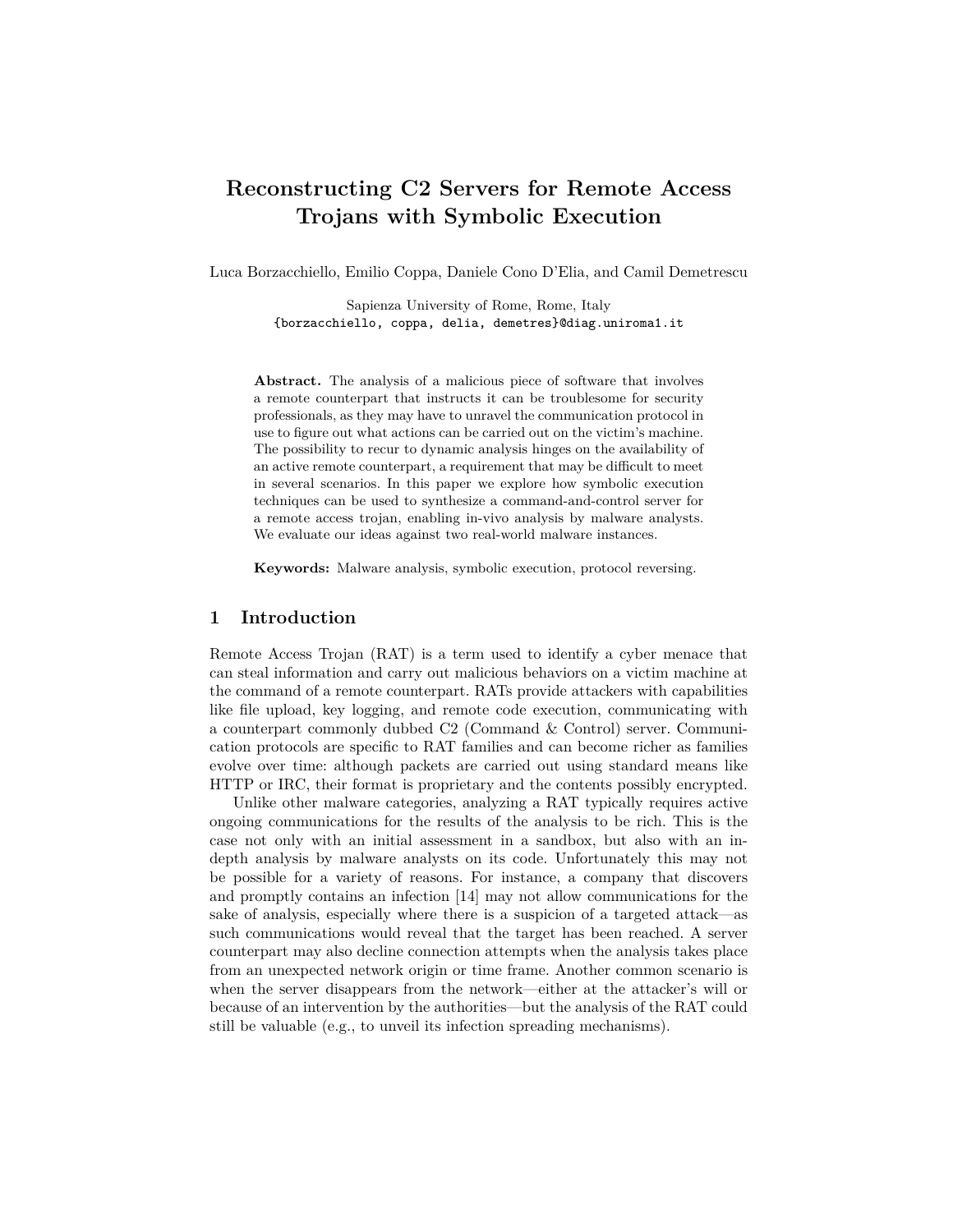Automatic analysis systems may be of little use in the absence of an active counterpart, leaving manual dissection as the only avenue to analysis. RATs can accept dozens distinct commands as part of the communications with the C2 server: while commands are usually not hard to analyze when taken individually, their number and interplay can make the analysis quite complex and time consuming. Authentication schemes can make the work of human analysts even more tedious as they have to mimic them when carrying out the analysis. Finally, even in the presence of an active counterpart the server may not be sending all the supported commands within a reasonable timeframe, leaving to the analyst the task of unveiling the characteristics of the remaining ones.

Protocol reverse engineering techniques may reveal details of the communication scheme, producing automata and grammars that capture facts inferred by analyzing packets. Their applicability to RAT analysis may however be limited by constraints, e.g., on having to communicate with the server for validating messages, or on having access to its binary. Although the output of such techniques can bring valuable insights to analysts, they could not be used readily in the setting where malware dissection normally takes place, which would instead benefit from having a synthesized counterpart to interact with in order to reveal indicators and features of the sample other than its communication protocol.

Previous research has explored static analysis techniques to ease RAT dissection: in particular, [2] proposes symbolic execution to reveal and analyze the commands supported by a RAT without requiring the presence of the server counterpart. The output is a collection of execution traces enriched with symbolic constraints on the data buffers exchanged throughout communications. Unfortunately, such traces typically encompass at most one command due to scalability issues, and may come in numbers often much greater than the supported commands due to the nature of the symbolic exploration: for instance, multiple paths can be generated for the same command when its handler contains loops or when memory is dereferenced using a symbolic pointer [3, 11]. Another problem is that such reports cannot be merged to form longer paths descriptive of communication patterns with the C2 server, as protocol rules may shape subsequent packets differently than in a naive concatenation of recorded communications (consider for instance the use of sequence numbers).

*Contributions.* We propose a technique to reconstruct the C2 server counterpart for a RAT by having access only to the sample meant to run on the victim's machine. Our goal is to synthesize a program so that the analyst can make the client connect to it, enabling in-vivo analysis of the RAT. To this end:

- **–** we produce execution traces for a sample using symbolic execution, exploring the full software stack to avoid writing API models required by [2];
- **–** we assemble traces into a compact automata representation inspired by previous protocol reverse engineering research;
- **–** we augment the automaton with speculative edges not seen in recorded traces to build paths that span multiple commands in a C2 communication session, and validate them with symbolic execution to generate server instances.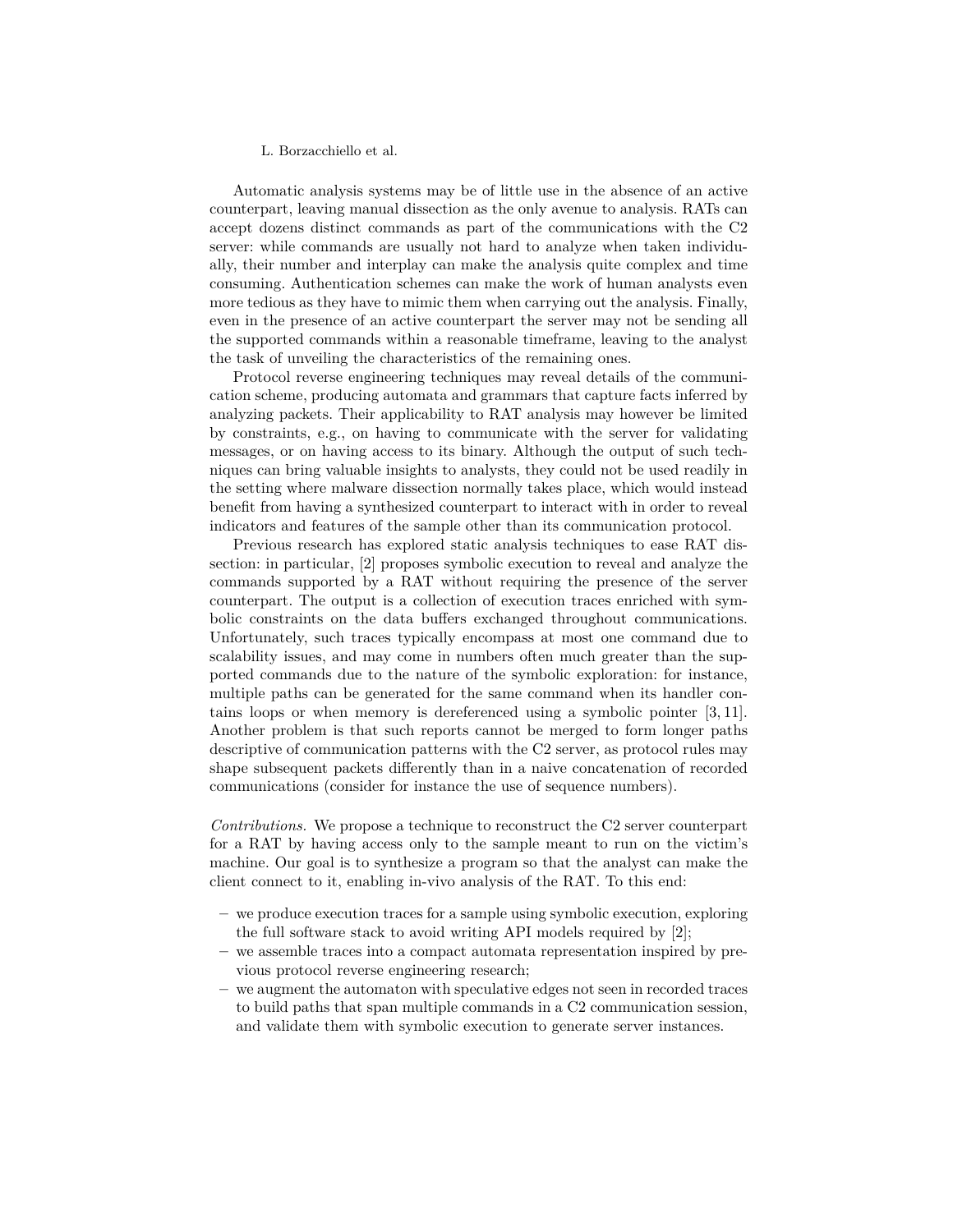We implement the technique in the context of the S2E platform [7], and perform a preliminary assessment against two well-known RAT samples.

# **2 Approach**

In the present section we provide the reader with an overview of our approach. We then describe in detail every step of the proposed technique, using a simple C2 communication protocol implemented in an artificial RAT as running example to highlights challenges and key points in our strategy. Finally, we discuss open problems and limitations of our solution.

## **2.1 Overview**

Figure 1 visually summarizes the main steps behind our approach:

- 1. *Trace Generation*. Given a RAT sample, we use symbolic execution [3] as in [2] to reveal different executions paths, trying to maximize code coverage during the exploration. For each path we record traces of taken branches and relevant APIs that get executed. The presence of input-dependent loops and the uncertainty on other portions of the input may lead to a high number of alternative states in the symbolic executor, but we expect a significant fraction of the recorded traces to reveal at least one command of the RAT (i.e., the associated paths are deep enough to perform authentication and carry out one of the supported functionalities). Traces where no interesting APIs have been executed are discarded.
- 2. *Trace Analysis*. To reason over the possibly large number of reports generated during the previous step we build an Augmented Prefix Tree Acceptor (APTA) [6], a tree-shaped DFA used in previous research on protocol reverse engineering [10]. This representation allows us to compactly represent traces into a single data structure, capturing which APIs and branches have been observed along different paths.
- 3. *Speculation*. While an APTA can capture information about distinct (symbolically executed) paths, our goal is to generate a small number of paths ideally one—that can cover all the commands. We use information from past executions to speculate over richer paths that could be possible in the RAT but were not observed possibly due to the limited scalability of the symbolic analysis. To this end, we add speculative edges to the APTA—turning it into a graph—and compute path(s) that can cover all its nodes, describing an execution where multiple commands are taken in by the RAT.
- 4. *Validation*. We validate the feasibility of a speculatively generated path with symbolic execution, using knowledge on the branches from initially recorded traces to drive the exploration. We rely on the symbolic engine to fill the blanks for the actions that take place between two commands linked by a speculative edge, as the latter is not backed by a trace. When the symbolic exploration succeeds, we record a sequence of API calls and results that in a native execution would lead the client to follow the path. When we cannot produce a valid sequence, we go back and try a different speculation.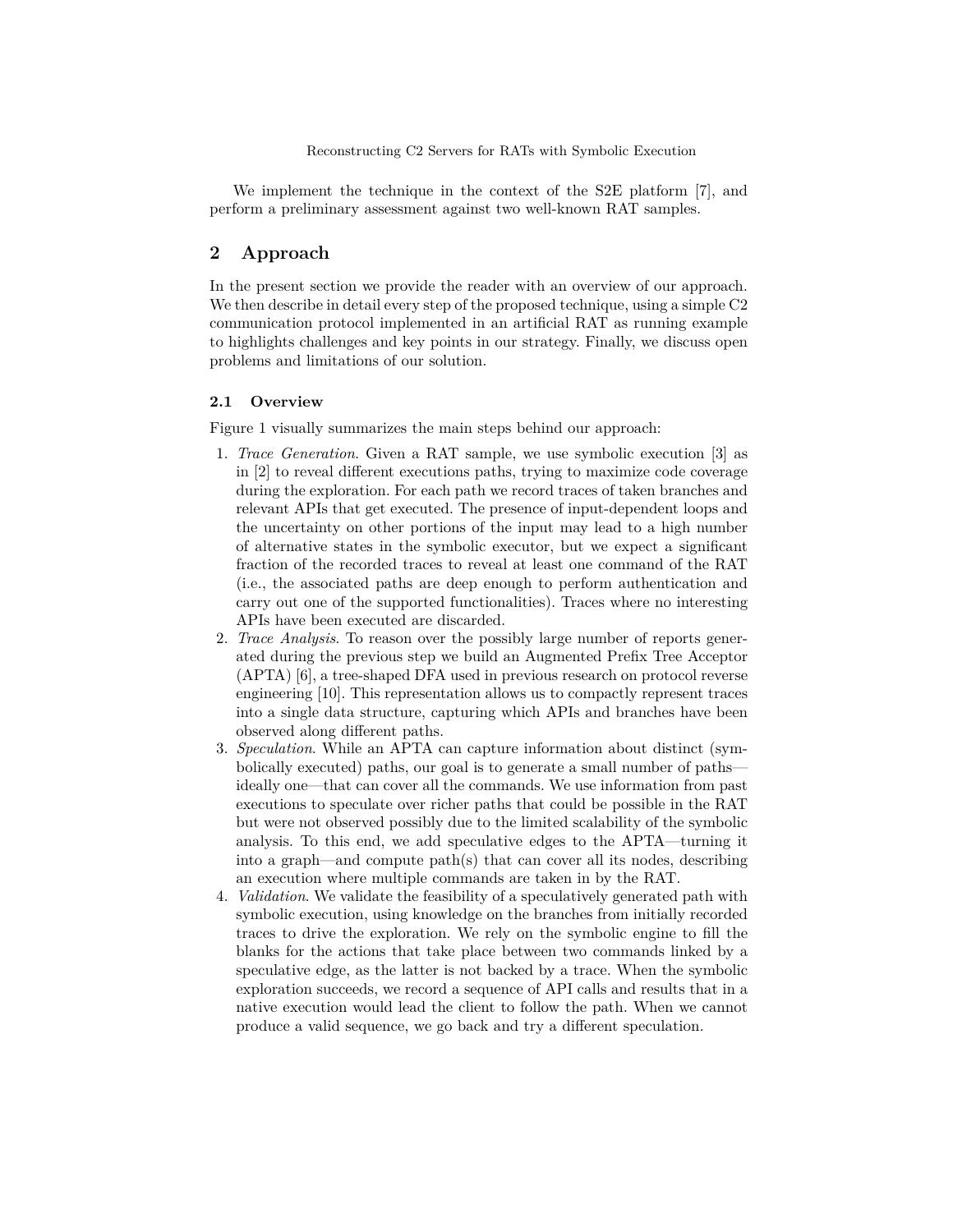5. *C2 Server Generation*. For each validated path spanning multiple commands, we synthesize a C2 server counterpart for executing the client natively. At each step the server executes APIs that symmetrically interact with the ones invoked by the client (e.g., they send data when a client is expecting to receive some), using inputs that were instantiated in the symbolic exploration.

## **2.2 Steps**

To illustrate the different steps of our approach we will use the artificial RAT instance of Figure 2 as running example: as we mentioned, its code is meant to capture common traits of several real-world RATs. The client instantiates a connection to the C2 server and waits from the attacker for the commands to be executed on the victim's machine. Its dispatcher takes the form of an infinite loop for processing incoming packets: our RAT supports only two commands, namely the first allows the attacker to execute a program using the WinExec Windows API, while the second can remove a file using DeleteFile. A simple authentication scheme is implemented at branches B2 and B3 in the code, while sequence numbers are used for packet validation at branch B4.

**Trace Generation.** Similarly as in [2] we use symbolic execution techniques to reveal interesting control-flow paths that the execution may follow within a RAT. A symbolic engine supplies symbolic expressions in place of concrete inputs to a program, where an input may represent data coming from the network or other interactions with the OS. When symbolically executing instructions in the program, the engine maintains a collection of constraints on the program state, forking the execution when a branch involving symbolic expressions is met and both outcomes are feasible. An SMT solver is used to evaluate symbolic expressions as well as to obtain valid concrete assignments for them.

Symbolic execution can be very valuable in our setting, as the analysis can be carried out by modeling the communications with the C2 server using symbolic buffers in network-related APIs. Unfortunately though symbolic techniques incur scalability issues (especially the path explosion problem [3, 2]) that make it hard to analyze long program paths. Fully automatic approaches to the exploration of a RAT are unlikely to reveal the commands without heuristics tailored to the structure of the sample under analysis; also, the presence of code for its initial activities (e.g., environmental checks, achieving persistence) may prevent the exploration from reaching the command dispatching loop at all. For this reason we ask the analyst to provide hints in the form of the location of the dispatcher loop and relevant details for reaching it (such as the thread on which the analysis should focus or branches that were possibly forced in the debugger).

Once the symbolic exploration reaches the loop for the first time, we adopt an iterative deepening search strategy as in [2] to combine the benefits of BFS and DFS in this specific setting: each alternative path originating from the uncertainty on received inputs is explored for a given number of instructions before the exploration switches to another path in the queue. Optionally the analyst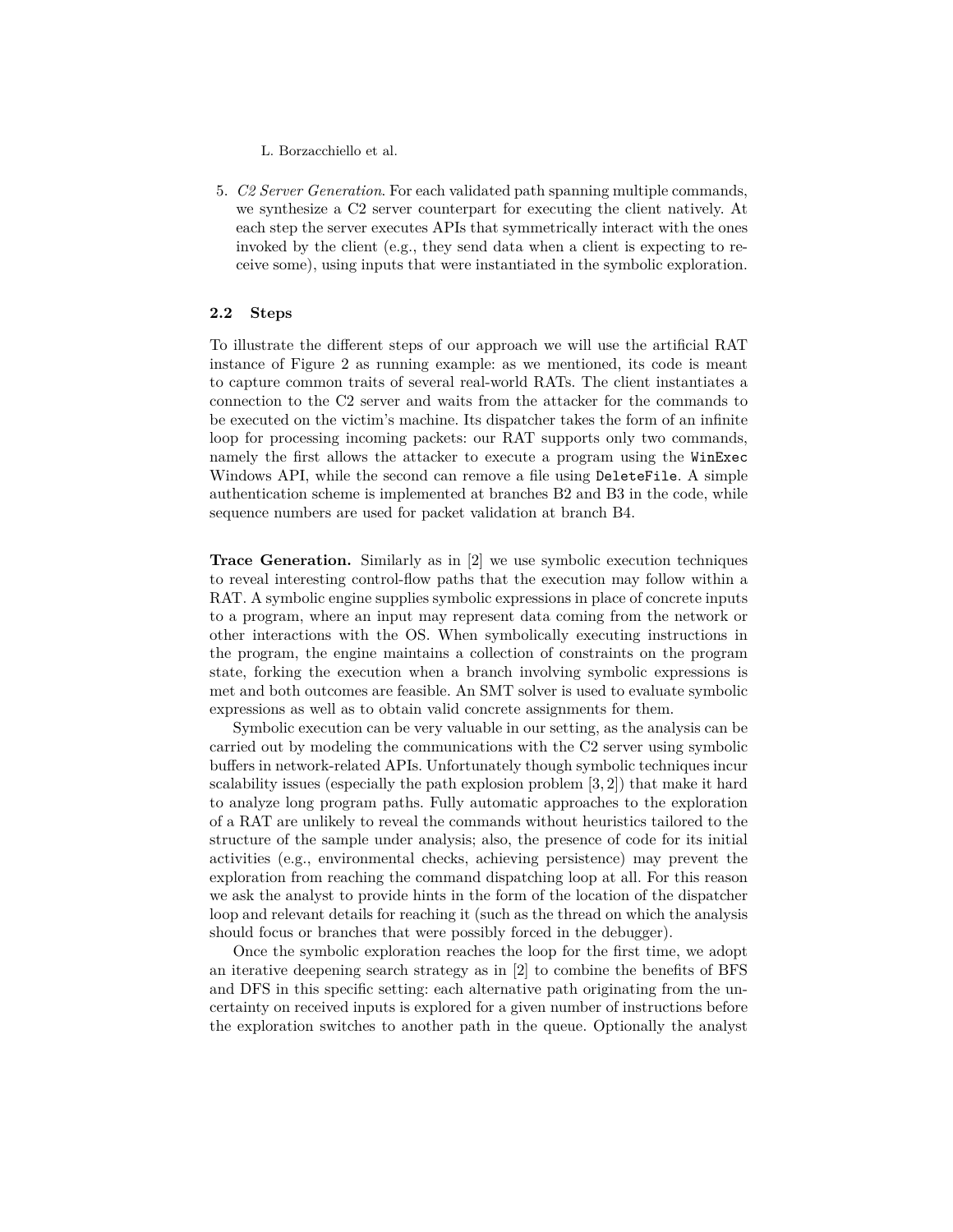

Fig. 1: Overview of the steps for the proposed approach.

```
unsigned char seqNum = 0;
unsigned char data[N];
int socket = connectWithServer(); // socket + connect
while (1) { // B1
   clearBuffer(data, N);
    read(socket, data, N);
   if (seqNum == 0) { // B2
        if (strncmp("MAGIC_STR", data, N) == 0) // B3
            seqNum += 1; // authentication success
   } else if (seqNum == data[0]) { // B4
        switch (data[1]) {
            case 1: // B5
                WinExec(data + 2, 0); break;
            case 2: // B6
                DeleteFile(data + 2); break;
        }
        seqNum += 1;
   }
}
```
Fig. 2: Artificial RAT instance. For the sake of presentation, conditional branches and case statements in the C code are annotated with labels B*K*.

can provide further hints on the location of the handler for individual commands, which may be simple to spot in a debugger unless the code is heavily obfuscated. For each path we record the sequence of taken branches and Windows API calls for communications or anyhow relevant in malicious code analysis (we will refer to such APIs as *interesting*). Branches are split in groups across invocations of APIs that produce new symbolic inputs. The exploration is terminated upon exhaustion of the memory and time budget for the analysis.

When symbolically executing our artificial RAT using the search strategy described above, and assuming that we exhaust the time budget after completing two iterations of the dispatcher loop (branch B1) along each possible path, our approach generates the following traces:

```
– Trace 1
   (a) API: socket(...), connect(..., SERVER_ADDR, ...), read( ..., D_1,
       64), read(..., D<sub>2</sub>, 64), WinExec(D<sub>3</sub>, 0)
```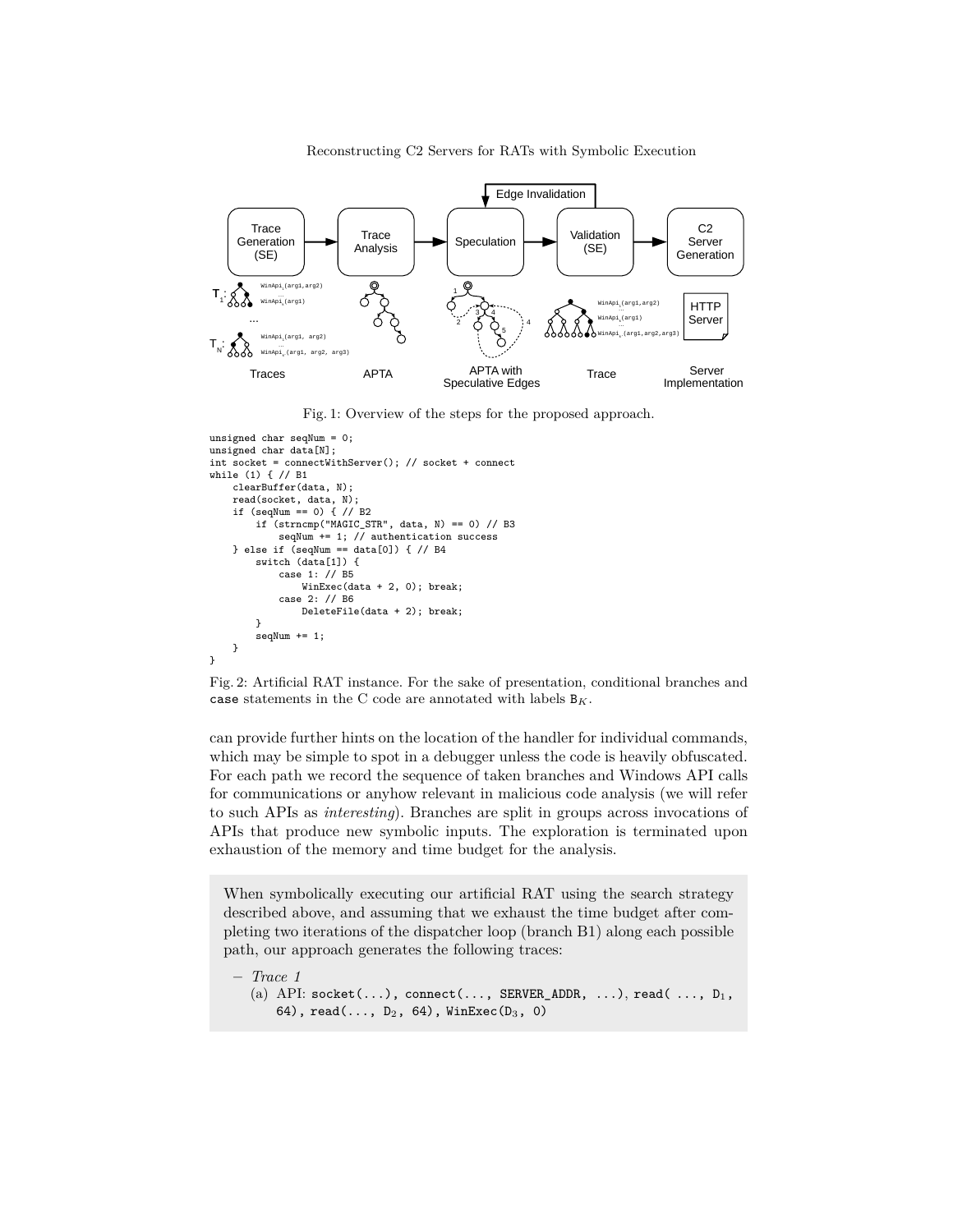- L. Borzacchiello et al.
- (b) buffers:  $*D_1$ := "MAGIC\_STR",  $*D_2$ := "11Program.exe",  $*D_3:$  = "Program.exe"
- (c) taken branches: [B1], [B2, B3], [B4, B5]
- **–** *Trace 2*
	- (a) API:  $\text{socket}(\ldots)$ ,  $\text{connect}(\ldots)$ ,  $\text{SERVER}$  ADDR,  $\ldots$ ),  $\text{read}(\ldots, D_1)$ , 64), read $(..., D_2, 64)$ , DeleteFile $(D_3)$
	- (b) buffers:  $*D_1$  = "MAGIC\_STR",  $*D_2$  = "12File.doc",  $*D_3$  = "File.doc"
	- (c) taken branches: [B1], [B2, B3], [B4, B6]

**–** *Other traces*

Traces that failed to authenticate (i.e., branch B3 not taken) or received invalid commands (i.e., sequence number not validated at B4 or unimplemented switch). Discarded as they do not contain any interesting Windows APIs.

For each trace we maintain three records: (a) a list of executed APIs and their call sites<sup>1</sup>, (b) a concrete assignment for each symbolic buffer  $D_i$  manipulated by one or more API in the trace, and (c) a list of branches taken along the explored path. For instance, the first trace reports that the client instantiates a connection to a C2 server identified by the sockaddr structure SERVER\_ADDR, performs two consecutive read operations, and executes the WinExec API. The trace provides concrete assignments for buffers  $D_1$ ,  $D_2$ , and D3, obtained by querying the solver before terminating the exploration. When buffers used as arguments for known APIs contain unconstrained or loosely constrained symbolic values, we add constraints to make the solver produce an answer meaningful for a human agent. For instance, we ask the solver whether symbolic buffer  $D_3$  can hold a path to some executable. Taken branches are split across the two invocations of read. In our traces read yields symbolic buffers  $D_1$  and  $D_2$ , while  $D_3$  is a substring of  $D_2$ .

Observe that the two traces cannot directly be merged to form a longer one involving both commands: the sequence numbering scheme would drop replayed packets for commands issued in different communication sessions.

**Trace Analysis.** To compactly represent the generated traces we use an APTA representation inspired by prior protocol reversing research [10]. An APTA is a tree-shaped, incompletely specified DFA (deterministic finite state automaton) [6]: its root represents the common initial state for the explored traces, while each path in the tree denotes a communication session (in other words, a trace). Each path ends with a final state that marks the end of a trace: such a state does not necessarily correspond to the end of communications with the C2 server, but may be part of a session that we explored only partially under the given resource budget. In our setting, internal nodes of the APTA other than the root represent *receive* operations, i.e., APIs such as the read function that

<sup>&</sup>lt;sup>2</sup> Omitted for brevity, we use them to distinguish different calls to the same API.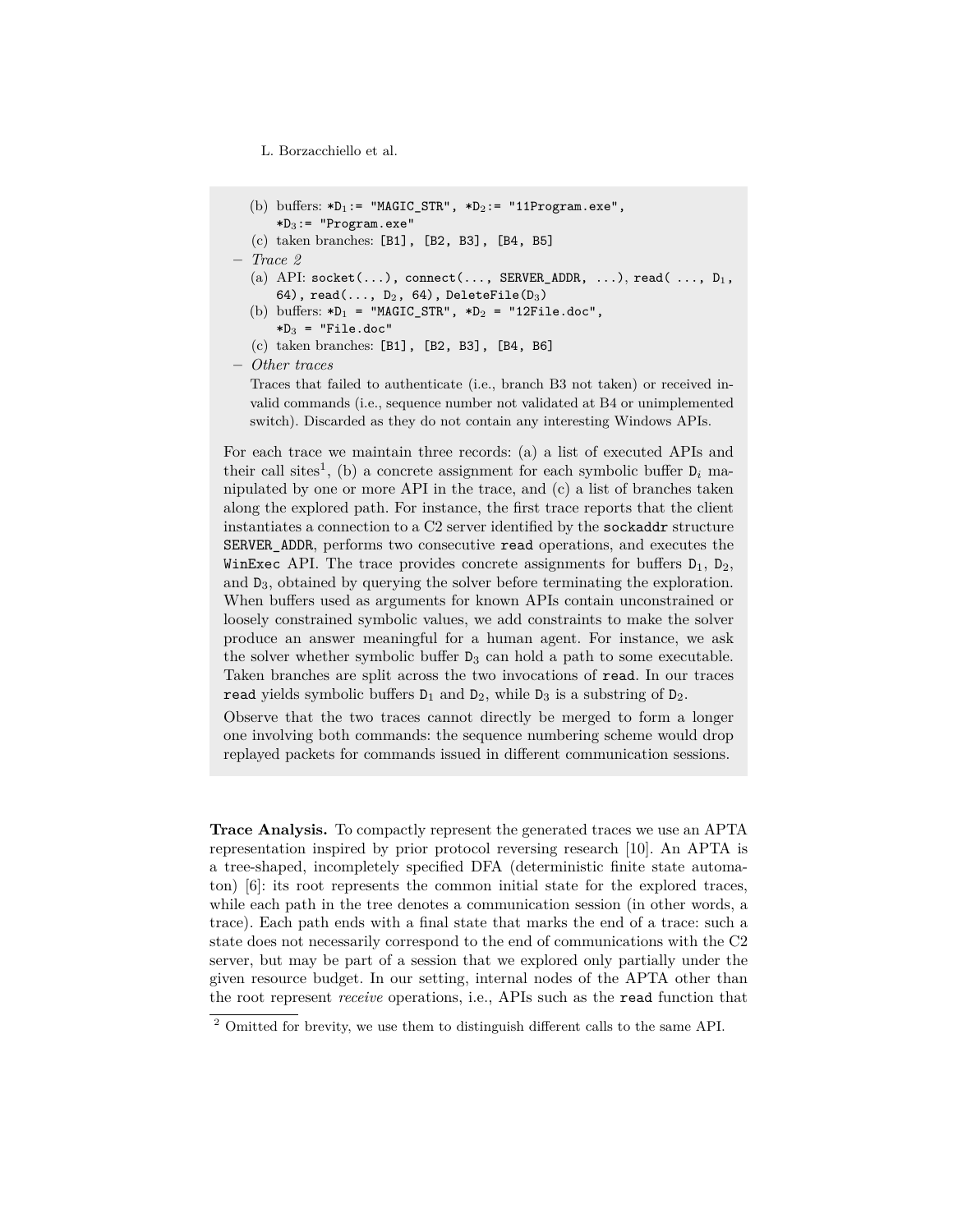

Fig. 3: APTA for the artificial RAT.



generate new symbolic inputs and thus identify incoming data buffers from the C2 server. Edges are characterized by two records extracted from traces: the interesting APIs invoked (API) and the branches taken (BT) between the two actions encoded by the two nodes of the APTA. Paths with the same prefix of nodes and edges get merged by the tree representation.

Previous research [10] uses inferred message types for edge labels, while we do not assume to know such information. Instead, we choose labels according to the relevant effects from receiving a message, that is, the interesting APIs executed in the trace. Our goal is clearly different than the one pursued in [10]: we are not interested in building a specification of the communication protocol, but rather in generating a synthetic C2 server for in-vivo RAT dissection.

Figure 3 shows the APTA built for our artificial RAT. Given the two traces generated in the initial step, we construct a tree characterized by two distinct paths with a common prefix. Node A is the initial state. Nodes B and C represent the two invocations of the read function executed in the body of the dispatcher loop across two loop iterations. Nodes D and E denote the final states for the first trace and the second trace, respectively. Edge AB is characterized by the invocation of socket and connect and by the taken branch B1. Edge BC reports only the taken branches B2 and B3 since no interesting API appeared in the traces between the two read invocations. Edges CD and CE represent what has been recorded in two traces from the last invocation of the read function (node C) and the end of each trace.

**Speculation.** We would like to identify a theoretical path that could drive symbolic execution into generating a single trace that exposes all the commands implemented by the RAT under analysis. As the list of such commands is not know a priori, we can try and learn from traces generated in the first step, leveraging the practical observation that several real-world RATs are implemented through an infinite dispatcher loop: although we expect a few commands to sink the communication (e.g., shutdown command), a significant fraction of them could be executable one after the other. Instead of using heuristics to identify commands, we limit our reasoning to the APIs observed in the initial step. In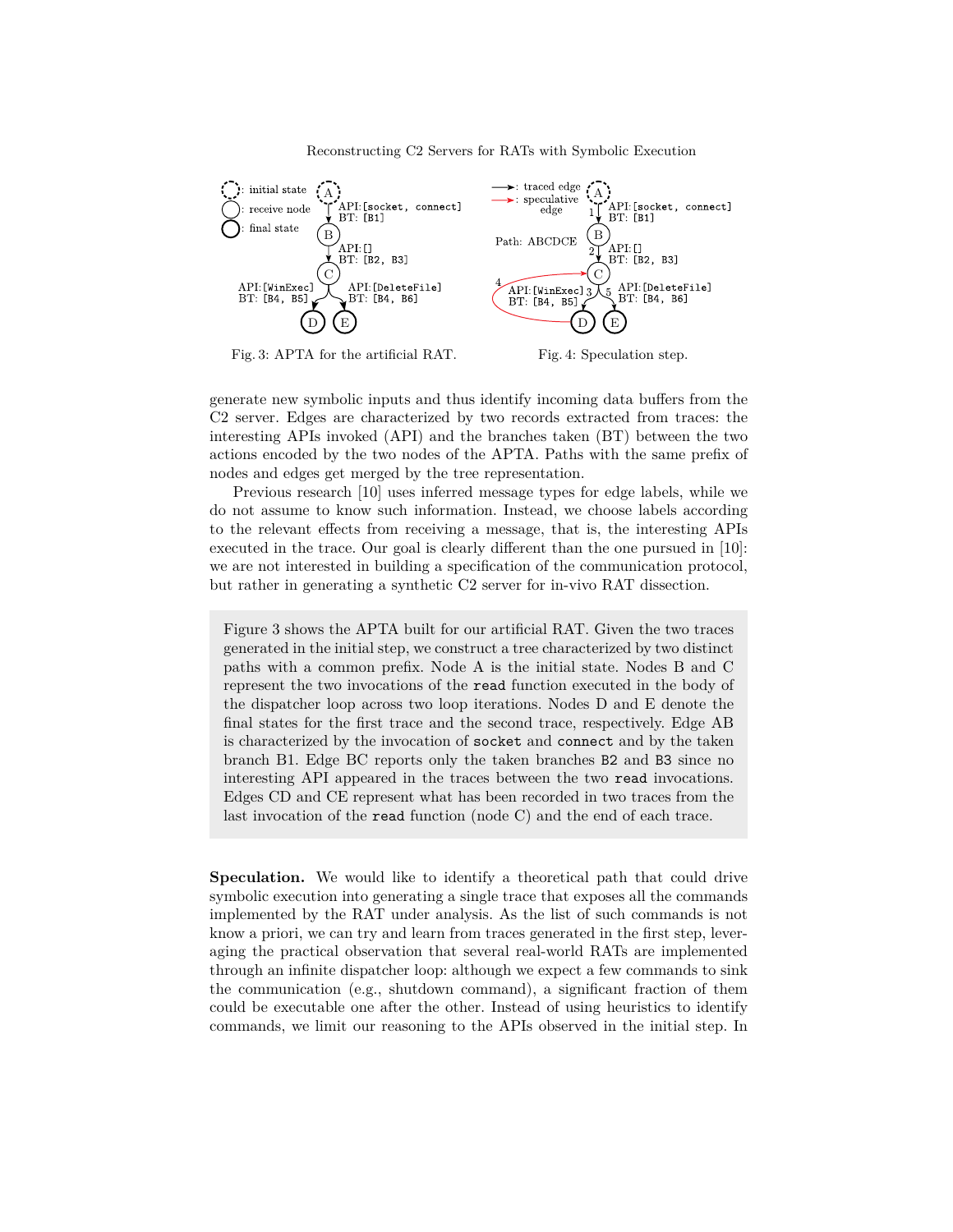other words, we characterize commands based on the set of APIs that could be executed by the RAT in response to some network data received from the C2 server. Hence, the aim of this step is to speculate over the feasibility of an execution path in the RAT able to execute the entire set of APIs observed across several traces during the first step of our approach.

We start by choosing the order by which we would like to visit interesting edges in the APTA. This order could be arbitrary or based on hints provided by an analyst<sup>2</sup>. To make exploration easier, we require that subsequent edges within alternative paths inside the APTA appear consecutively (i.e., edges are not interleaved). To build a path we start from the root node of the APTA and visit edges according to the chosen order until a leaf node is met. We then add a speculative edge from the leaf node to the source node of the next edge that we would like to visit. We continue to visit edges according to the order until another leaf is reached. We repeat the process of adding speculative edges as long as needed, until all the interesting edges are covered by the generated path.

For the APTA of Figure 3 we choose to visit edges in the following order: AB, BC, CD, CE. Edge AB has to come before BC and CD due to their ordering in the first trace. Similarly, BC comes before CD. The ordering between CD and CE is arbitrary. To build a valid path covering all edges, we start from the root node A and follow edges in order until the leaf D is met. To hit the remaining edge CE we add a speculative edge between nodes D and C, and eventually we visit E to cover CE. Hence, the trace that we would like to generate in the next phase should follow the path: ABCDCE. Figure 4 shows the path on the APTA after adding the speculative edge.

**Validation.** To validate the feasibility of the speculatively generated path we resort to symbolic execution. Differently from the first step, we can now exploit knowledge from past executions. Any non-speculative edge in the path is found in the APTA too, so it represents a portion of a trace recorded in the initial step: the taken branches associated with non-speculative edges can thus be used to guide symbolic execution when attempting to cover them.

We carry out the symbolic execution following three different exploration strategies: *strictly-branch-guided*, *target-guided*, and *loosely-branch-guided*.

The first strategy is only used at the beginning when starting the symbolic execution from the same point used in the first step. Since the speculative path begins with a prefix that *strictly* coincides with one of the traces generated during that step, the exploration is guided along the branches that were taken in each edge along that prefix. Assuming the execution is deterministic, the control flow should reach the first node in the speculative path that corresponds to a leaf in the APTA following exactly the same branches as in the original trace, i.e., the symbolic engine does not yield alternative execution paths.

<sup>&</sup>lt;sup>2</sup> An analyst may desire to test whether the RAT can execute a speculated sequence of APIs that they build by combining insights from previous observations.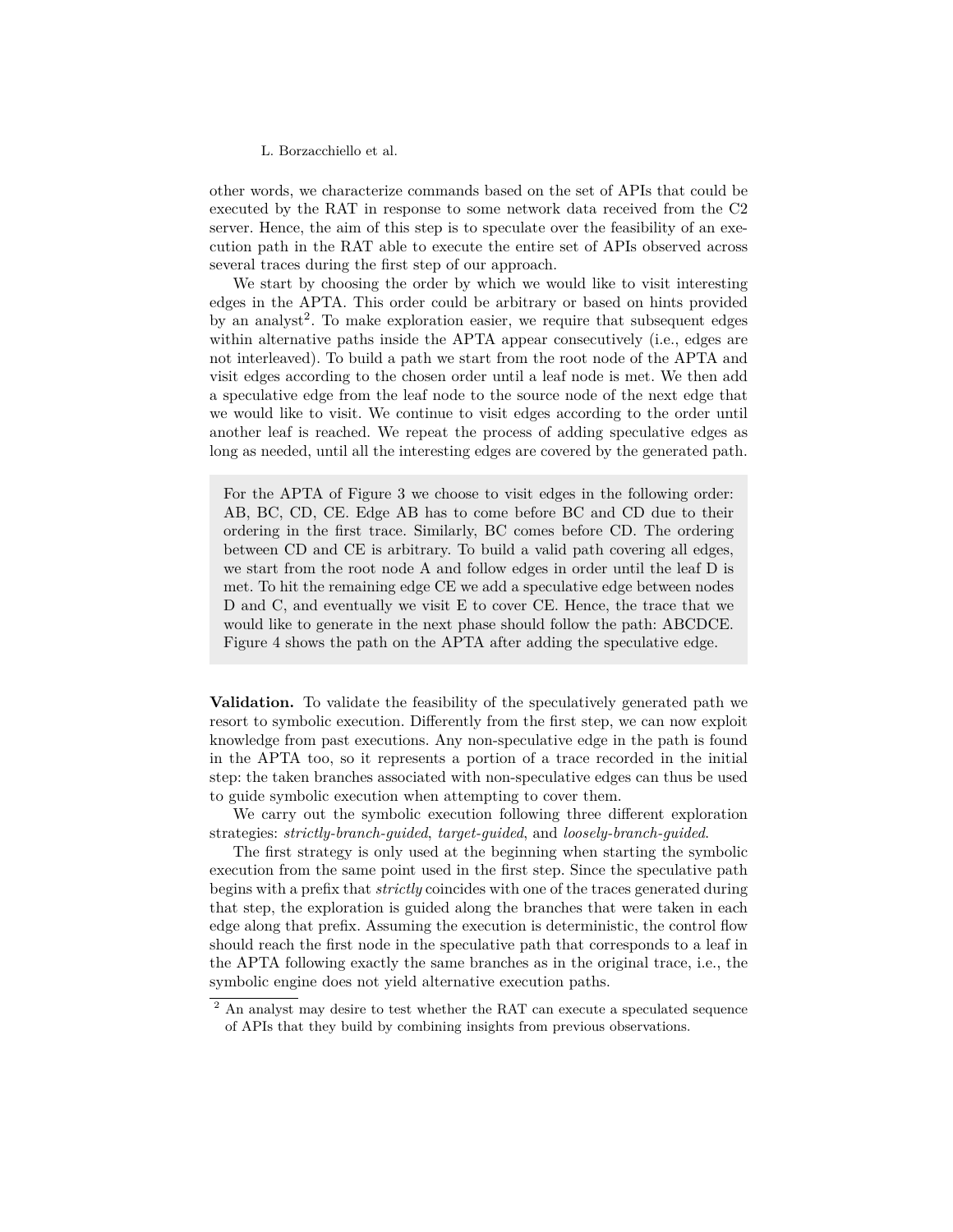Upon reaching the first leaf, we switch to the *target-guided* exploration strategy switches. Since the execution should now aim at covering a speculative edge, there is no record of taken branches to reach it from past executions. However, the exploration has a well-defined target location: the node reached by the speculative edge. Hence, we now allow for a strategy where multiple alternative paths can be explored by the engine, and see whether within a given time and memory budget at least one such path reaches the target location. When one is found, the exploration continues along it and we switch to the third strategy.

In the *loosely-branch-guided* strategy we are trying to cover a non-speculative edge from the current execution path. Although this edge is present in the APTA and thus a list of taken branches is available, we cannot expect execution to strictly follow it: as the internal program state may have changed along the path, there is no guarantee that the RAT can now take branch decisions observed in the exact same manner as in the original trace behind that edge. We thus try to drive execution towards such list of branches using a *loose* enforcement: the strategy is designed to tolerate up to *k* divergences (i.e., different branch decisions) with respect to the original branches. If at least one execution path reaches the next leaf in the speculative path, we discard any other alternative paths and switch back to the *target-guided* strategy, aiming at covering the next speculative edge in the path. We repeat this process as long as needed to validate the entire path.

During this process the *target-guided* and *loosely-branch-guided* strategies may possibly fail. In this case, our technique goes back to the speculation phase, marks as invalid the speculative edge that led to the failure and tries a different speculation. In particular, for such an invalid edge (*s, t*) we replace it with a new edge between node *s* and the nearest ancestor of node *t*, i.e., its parent. We then recompute the speculative path using the new edge in place of the old one and we attempt validation. Observe that another failure would lead us to consider the second nearest ancestor for *t* and so on. In case of repeated failures when considering other of its ancestors, we update the speculative path by dropping any edge along the sub-path from *t* to the next leaf. After completing the validation phase, if any edge present in the APTA has been dropped in the process we go back to the speculation phase and compute an alternative additional path covering the dropped edges. As every edge in the APTA gets covered by at least one speculative path, a pathological exploration sequence may lead to a number of speculative paths equal to the number of traces obtained in the first step.

Given the speculative path ABCDCE for our artificial RAT, we start the symbolic exploration from node A using the strictly-branch-guided strategy. The execution path follows branches B1, B2, B3, B4 and B5 (just as expected as we are replaying the first recorded trace) and reaches node D, which is a leaf in the APTA. From now on, the exploration switches to the targetguided strategy in order to reach node C. Assuming a time budget sufficient to cover a few instructions, the symbolic engine can lead the execution path to successfully reach C. Then, the engine switches to the loosely-branch-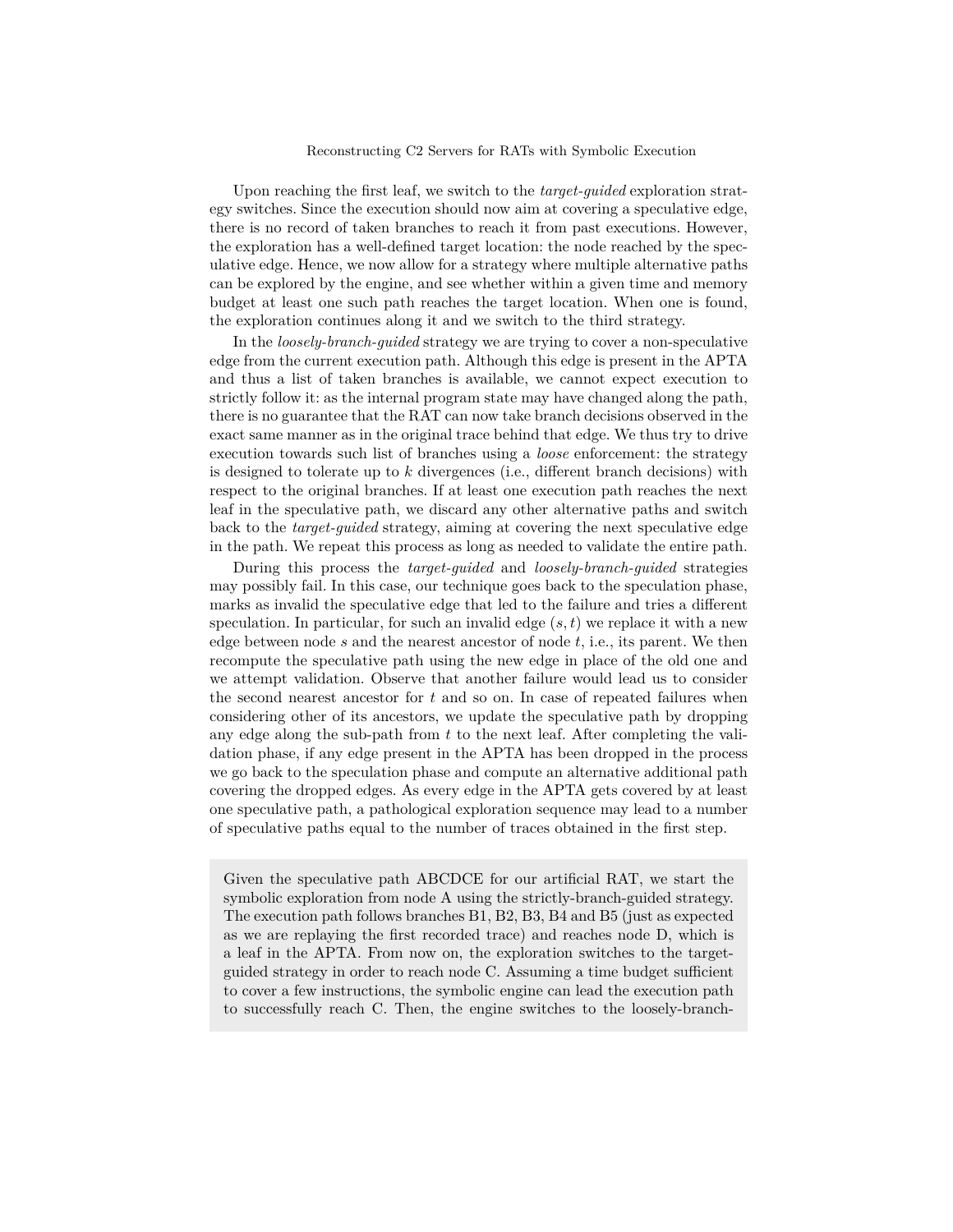guided strategy, trying to drive the exploration towards branches B4 and B5. At least one symbolic execution path can reach node E (leaf) at the end of our speculative path, thus terminating the validation step. No APTA edge was dropped from the initial speculative path, thus no extra speculative paths are required. The trace generated for the speculative path is:

- (a)  $API:$  socket(...), connect(..., SERVER\_ADDR, ...), read(  $D_1$ , 64), read(...,  $D_2$ , 64), WinExec( $D_3$ , 0), read(...,  $D_4$ , 64),  $D$ elete $F$ ile $(D_5)$
- (b) buffers:  $*D_1$  = "MAGIC\_STR",  $*D_2$  = "12Program.exe", \*D<sub>3</sub> = "Program.exe", \*D<sub>4</sub> = "22File.doc", \*D<sub>5</sub> = "File.doc"
- (c) branch taken: [B1], [B2, B3], [B4, B5], [B4, B6]

**C2 Server Generation.** We synthesize a distinct C2 server for each trace generated from a speculative path. Each server sends back to the RAT the network buffers reported in the trace. To this end, we use network APIs that carry out symmetric functionalities for those that get executed in the RAT client.

Given the network APIs and the buffers listed in the trace generated during the previous step for our RAT, the C2 server implementation is characterized by the following flow of actions:

```
s1 = socket(...); bind(s1, ...); \frac{1}{s} symmetric to socket()
s2 = accept(s1, ...); // symmetric to connect()
write(s2, D_1, 64); // symmetric to read(..., D_1, ...)
write(s2, D_2, 64); // symmetric to read(..., D_2, ...)
write(s2, D_4, 64); // symmetric to read(..., D_4, ...)
```
The analyst sets up redirection for connections from the RAT to the server instance, then in-vivo analysis can take place in a debugger or other tools.

#### **2.3 Discussion**

A number of issues may hinder the applicability of our approach when considering real-world RATs. In the following we discuss relevant challenges we identified.

**Encryption.** Communications with C2 servers may be protected by crypto schemes. Although this may seem a showstopper at first—as SMT solvers used in symbolic execution cannot defeat robust encryption—we may still be able to analyze several real-world such instances. RATs often use symmetric crypto functions with keys embedded in the binary or sent by the server: since symbolic execution can handle both scenarios, our approach may sustain C2 server reconstruction for such RATs. Asymmetric crypto schemes are instead likely to make symbolic execution fail at reasoning over exchanged data. However, if the sample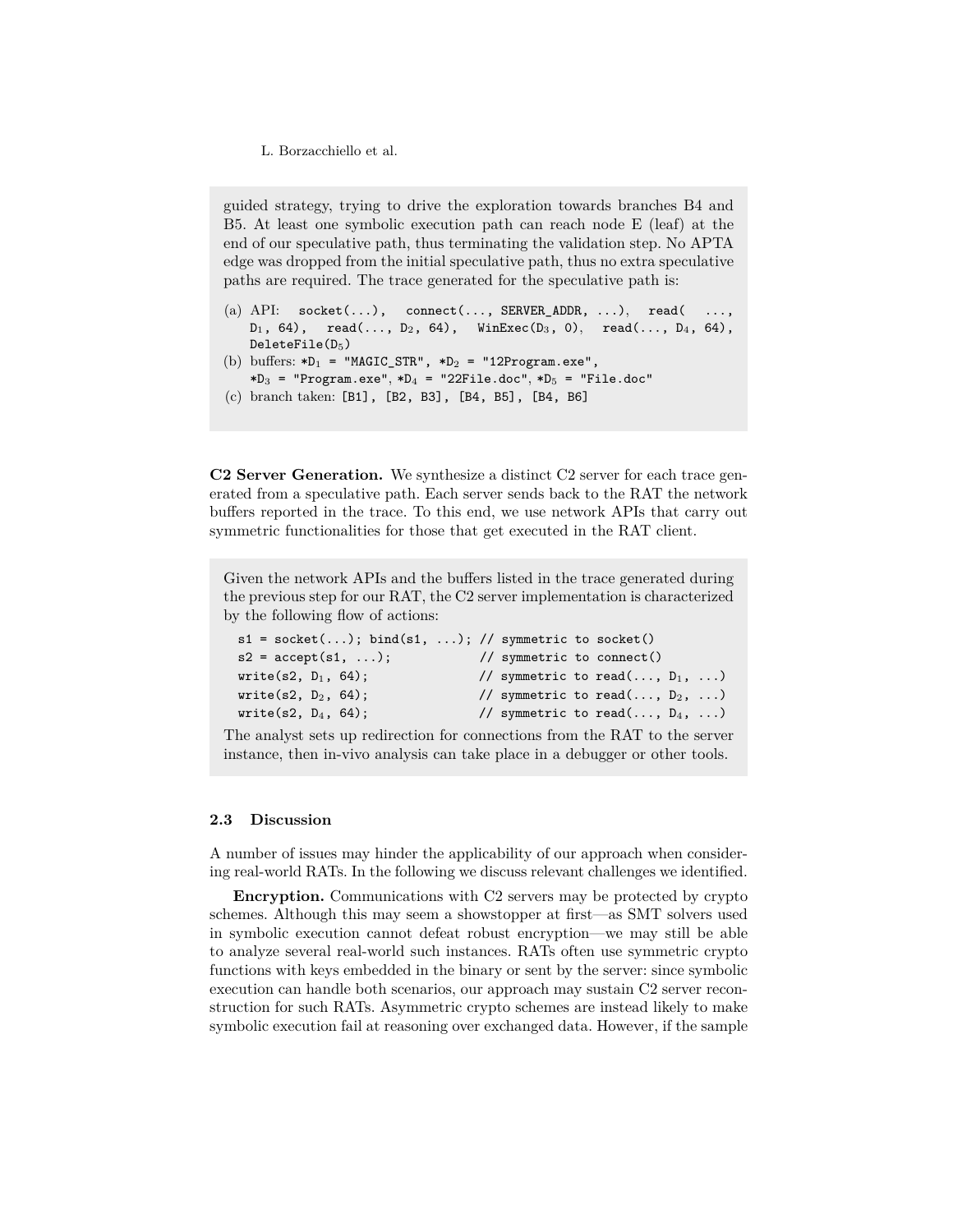is using standard crypto APIs we could extend our approach to perform function call interposition, rewriting API arguments to use custom private and public keys. For instance, a symbolic engine may model the Windows CryptDecrypt API internally in order to return a valid content for an encrypted network buffer. To make the synthesized server work, similar hooks should be applied also when running the RAT within the analyst's environment.

**Nondeterminism and other input types.** Another challenge is represented by nondeterministic factors in the execution. Recorded traces during phase one could not be directly *repeatable* [18] due to nondeterminism in OS interactions, the network or other external factors such as time sources. Since we implemented our approach on top of S2E [7], a framework for whole-system analysis, some of these issues could be mitigated in practice. However, the problem of limiting nondeterminism in the RAT execution when running it in the analyst's analysis environment remains an open problem.

A crucial assumption behind our approach is that the execution of interesting APIs causally depends on the receival of specific commands from the C2 server. This assumption may be not always be true and several factors can thus undermine our reasoning. In general, network may not be the only source of input: as we will see in Section 3, real-world RATs may use other data coming from the environment (e.g., obtained through a system call) as an input. Our approach builds on top of the assumption that any input source can be identified and marked as symbolic. In practice, this may require additional effort from the analyst. RATs using multiple channels for communicating with the attacker, e.g., samples relying on bifurcated or covert signaling channels, are not currently handled by our approach. Also, our model should be extended to account for concurrent communications with the C2 server carried out by using, e.g., multiple threads.

**Obfuscation.** Our approach relies on symbolic execution to reveal interesting behaviors in RATs. Code obfuscation techniques, such the ones described in [4, 24], could be used by malware writers to render symbolic execution ineffective. Nonetheless, to the best of our knowledge, these kinds of code obfuscations are not currently widespread in the malware realm. This situation may change in the future and thus symbolic execution frameworks may require enhancements in order to better cope with these techniques.

**Number of paths in the APTA.** When constructing an APTA using the approach presented in Section 2.2, we may get an extremely large number of paths inside the APTA. Unlike our toy example, a command handler of a real-world RAT may embed a logic made of several conditional branches: unfortunately, each such branch can make the exploration fork, yielding several traces for the same command and increasing the number of paths in the APTA. To mitigate this problem, we merge APTA edges that refer to the same source and target receive nodes and report the same list of interesting APIs. In other words, we merge edges that differ only for the taken branches. To avoid losing useful information when merging, we define the BT record as a set of lists, where each list identifies the branches taken in some trace. Besides reducing the size of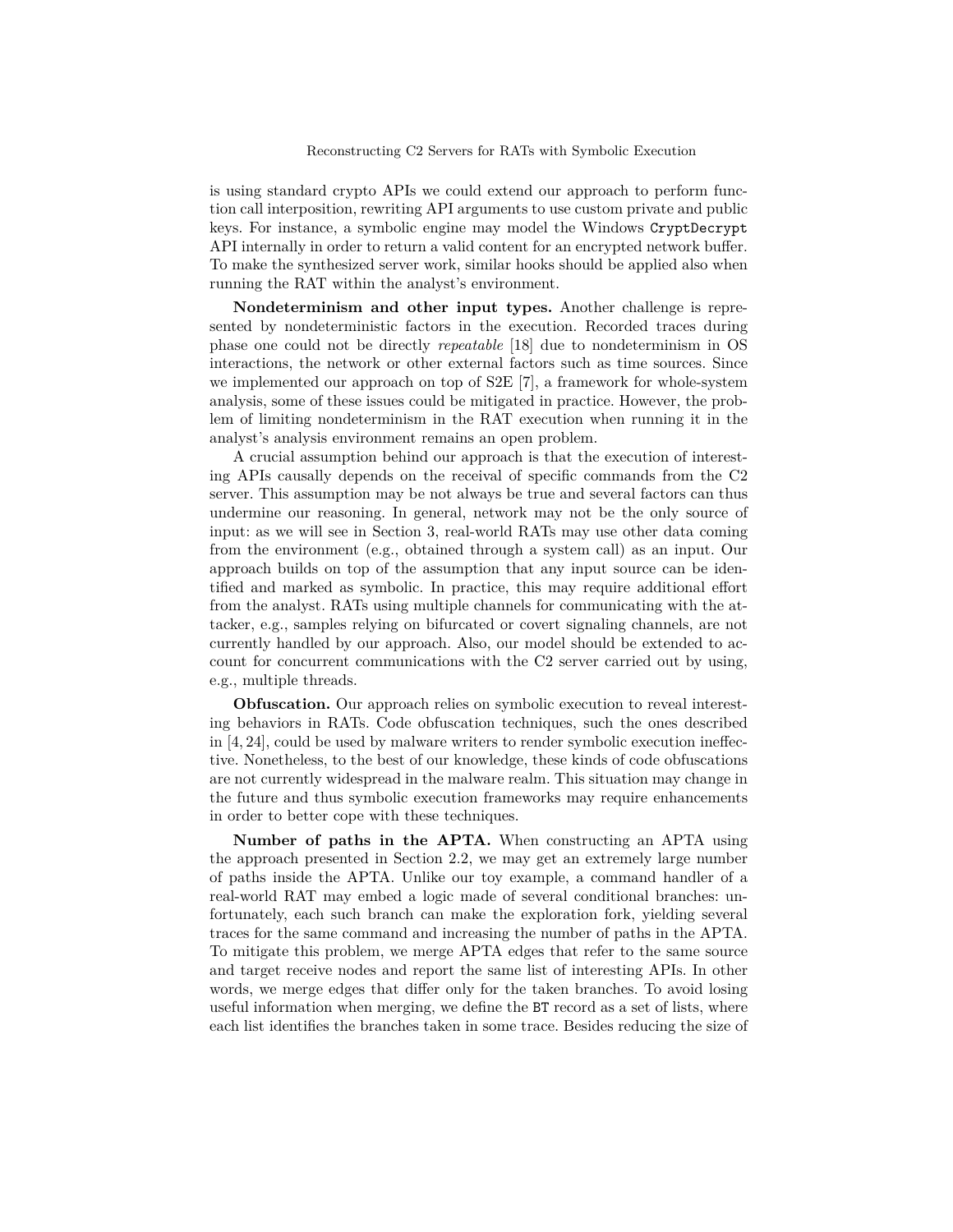

Fig. 5: NetWire – Control flow graph of the RAT's dispatcher loop.

the APTA, this allows our approach to consider multiple—alternative—ways of guiding a path over an edge during the validation step, possibly increasing the chances of covering a command.

**Speculation.** Finally, we point out that the order by which during the speculation phase we pick edges of the APTA to be visited plays a crucial role. The interplay between commands may make a chosen speculative path unfeasible, yielding in the worst case to traces just as short as those we were able to record during the first step of our approach. Nonetheless, testing and validating any possible speculation decision for path construction is not feasible as we would be dealing with a combinatorial choice problem.

# **3 Experimental Evaluation**

In the following we discuss a preliminary experimental evaluation of our approach considering two real-world RATs. We prototyped our technique in S2E [7] to perform symbolic execution on the entire software stack (including kernel and libraries), and extended it with more than 70 hooks for Windows APIs—used to inject symbolic data in case of network communications and to track interesting APIs—and the three exploration strategies discussed in Section 2.2.

We run the experiments on a server equipped with two Intel Xeon E5-2630 v3 CPUs (16 cores in total, @2.40GHz) and 256GB of RAM, running Debian Linux 9. We use a budget of 6 hours and 32 GB of RAM for the trace generation step, and one of 12 hours and 64 GB of RAM for the validation step. To validate the results of our experiments, we manually reviewed the synthesized C2 servers by running them alongside the RAT samples, checking their functionalities and verifying that commands described in public reports on the two RATs were actually handled by the generated servers.

## **3.1 NetWire**

NetWire is a RAT with keylogging capabilities sold on the black market. It exists in several variants and has been used by criminals since 2012. In 2016 this RAT received particular attention from security vendors after taking part in a large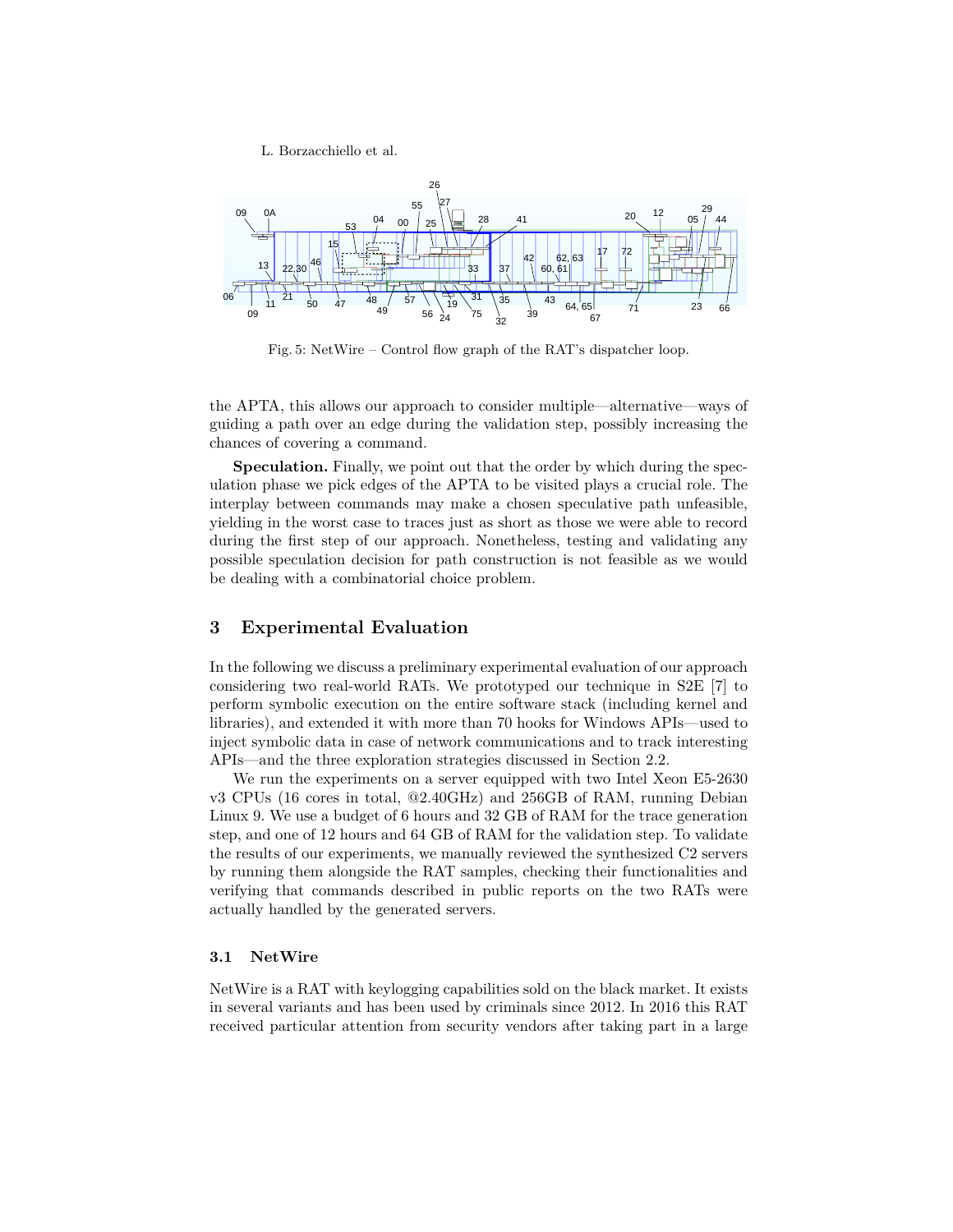campaign for stealing payment card data [17]. The variant we considered [16] allows an attacker to perform 51 commands on the infected machine, e.g., sending a file, stealing browser credentials, or taking a screenshot of the victim's desktop. Figure 5 provides an annotated CFG for its dispatcher.

**Trace generation.** Starting the exploration from the executable's entry point would likely lead to the generation of a large number of paths in the symbolic executor, exhausting the resource budget well before reaching the dispatcher loop. For this reason, as in [2] we assume that the analyst can identify the thread executing the loop and provide hints for steering the exploration toward this component. Since in NetWire it is implemented as a switch statement with a large number of cases, detecting it in an initial inspection was straightforward. Our prototype generated over 2000 traces, covering 41 commands while 10 led to internal crashes. An excerpt<sup>3</sup> from a valid trace is the following:

- (a) API: ...,  $\texttt{socket}(\ldots)$ ,  $\texttt{connect}(\ldots)$ , ...,  $\texttt{time}(T)$ , ...,  $\texttt{send}(\ldots, D_1, \ldots)$ , ...,  $\texttt{recv}(\ldots$ ,  $D_2$ , ...),  $recv$  (...,  $D_3$ , ...), fopen( $D_4$ , ...), send(..., $D_5$ , ...), ...
- (b) buffers: \*D<sub>1</sub>= f(T), \*D<sub>2</sub>= SEED\_IV, \*D<sub>3</sub>= {0x3e, ...},  $*D_4$ = "C:\Users\...\Opera\profile\wand.dat", \*D<sub>5</sub>= {...}

When analyzing the entire trace, we can learn several interesting facts about NetWire. First, it uses a raw TCP socket for communicating with the C2 server. Second, it sends to the server a buffer that contains some data f(T) derived from a timestamp T obtained using the function time. The server sends back a buffer that likely contains a seed and an initialization vector, internally used by NetWire in combination with a statically embedded password to generate a symmetric key. This key is then used during communications to encrypt data using a custom implementation of AES. As discussed in Section 2.3, symmetric encryption can be handled by our approach when the key is embedded in the binary or is dynamically generated with a computation. NetWire derives the symmetric key from a buffer received from the server, falling in the latter case. Since we generate the server and thus can control the buffer's content, our approach is able to successfully deal with the symmetric encryption scheme of NetWire. However, to make the trace *replayable* outside our environment the time function should be hooked in order to produce the same value used in the symbolic exploration. Another interesting element from this trace is that NetWire implements a command (0x3e) that sends to the server the content of profile files for the Opera browser.

**Trace analysis, speculation, and validation.** The APTA built from analyzing the traces is depicted in Figure 6. To make the representation compact, we merged paths related to the same command (see Section 2.3) and discarded traces where no interesting APIs were observed. The resulting APTA contains 29 distinct paths, covering 30 commands (since command 0x4 is a prefix for all

<sup>3</sup> Addresses of taken branches seem of little interest and are thus omitted.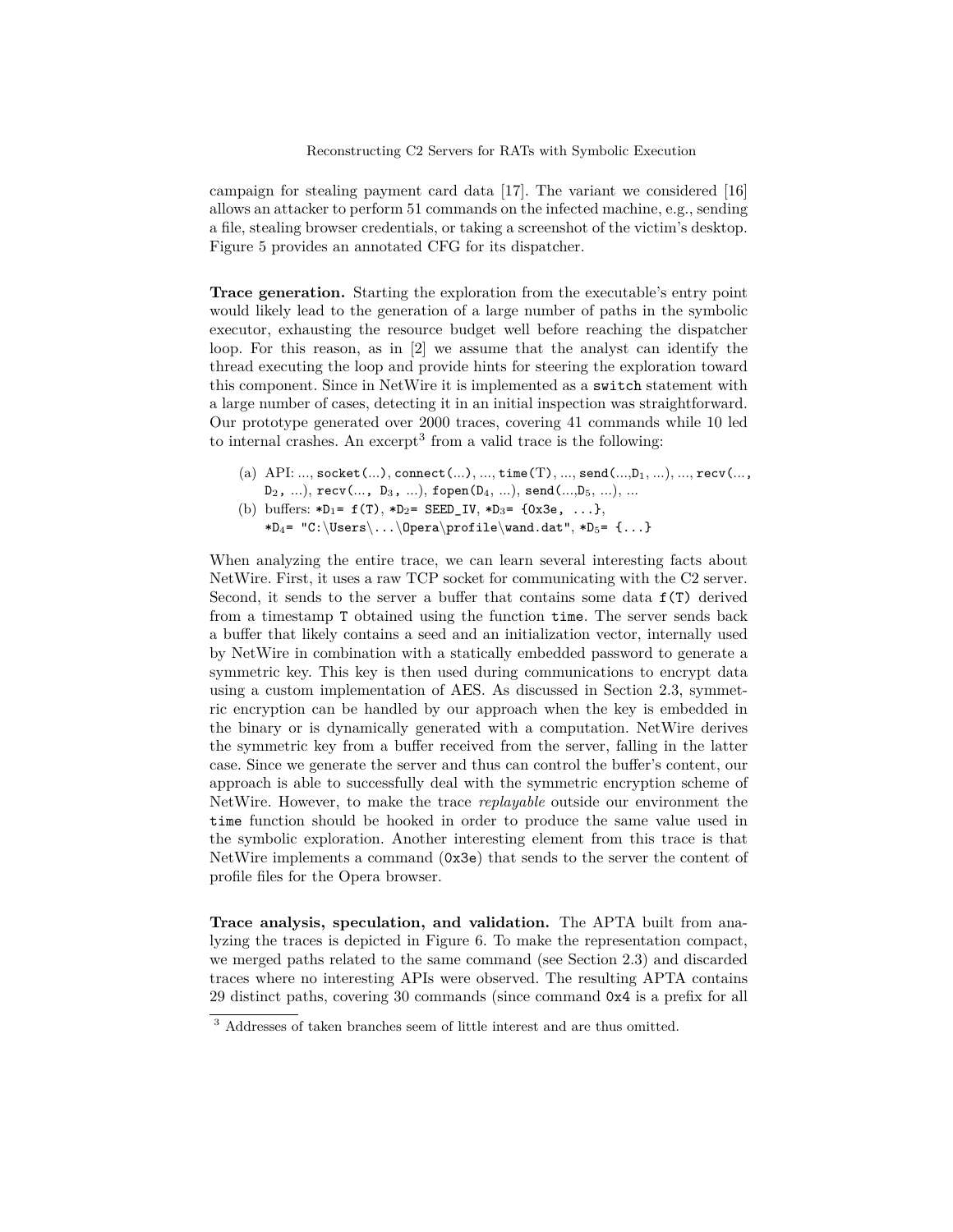

Fig. 6: NetWire – APTA with speculative edges after completing the validation step.

the paths). We discarded traces related to 11 commands for which no interesting APIs were recorded. Figure 6 shows the path chosen in the speculation step: the path was successfully validated during the fourth step, generating a single execution trace able to cover all 30 commands.

**C2 server generation.** To synthesize a C2 server instance for NetWire, our prototype programmatically generated a Python program template using wrappers for network APIs such as socket, bind, accept, read, and write. When generating the server, our prototype reports that the analyst should hook (e.g., using debugger scripting or by rewriting API results in a sandbox) the invocation of the time function that takes place at a specific call site inside the sample.

## **3.2 GoldSun**

The first specimen of the GoldSun RAT dates back to 2004: over the years, the RAT has infected machines in over 60 countries [23]. We considered a variant [2] that injects code in Windows Explorer to remain stealthy and lets the attacker perform 16 types of commands on the victim's machine, such as executing a file or stealing one. Figure 7 provides an annotated version of the control flow graph (CFG) for the dispatcher loop of the variant we analyzed.

**Trace generation.** Similarly as for NetWire, we rely on the initial guidance of the analyst to reach the dispatcher loop: our prototype could generate more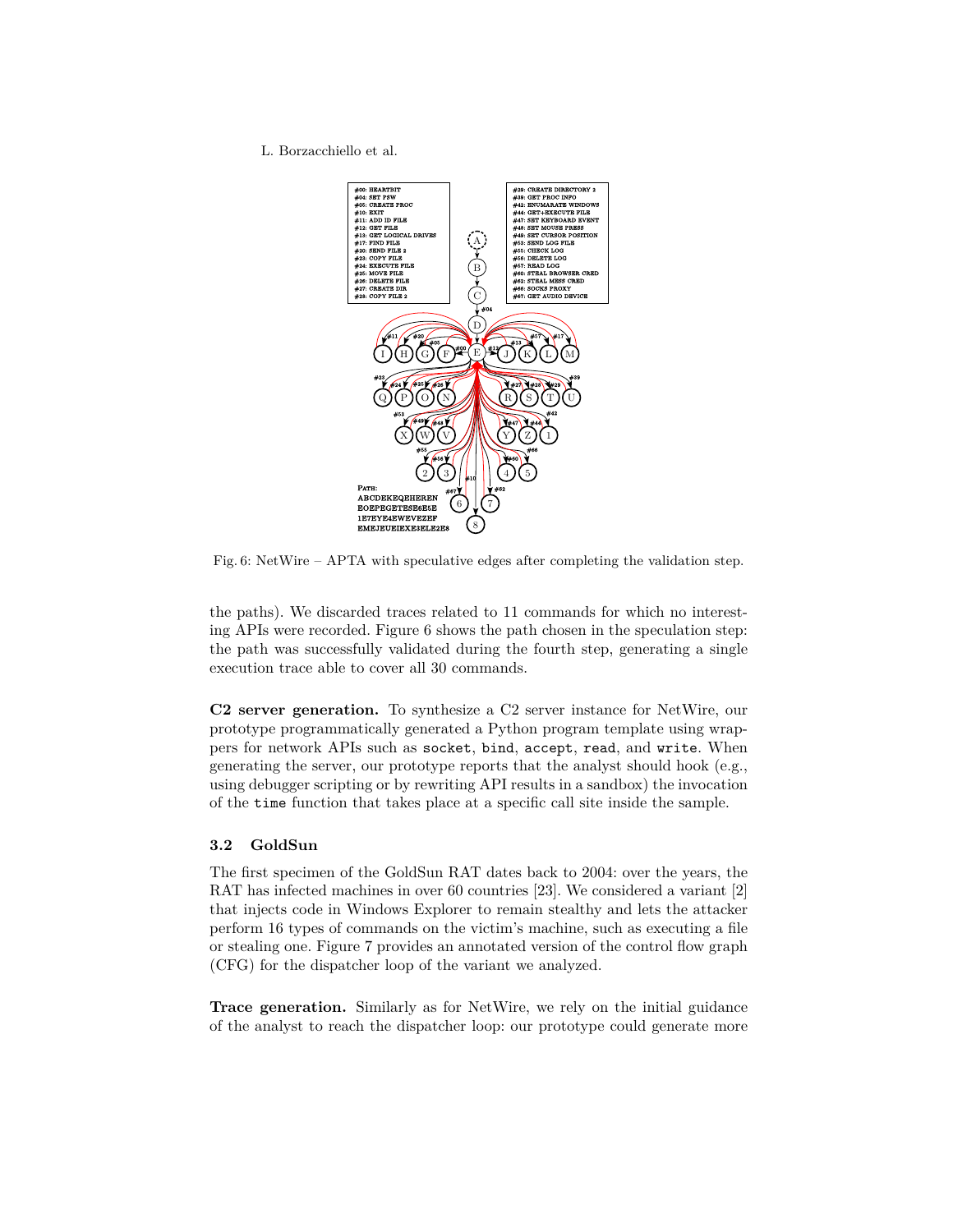

Fig. 7: GoldSun – Control flow graph of the RAT's command processing thread [2].

than 300 traces originating in it, exposing all the 16 commands implemented by the RAT. An excerpt from one of the traces is the following:

- (a) API: ..., InternetOpenA(...), InternetConnectA(...,  $D_1$ , 80,...), ..., InternetReadFile(...,  $D_2$ , 4096, ...), ..., WinExec( $D_3$ , 0), ...
- (b) buffers:  $*D_1$ = "mse.vmnat.com",  $*D_2$ = XOR(0x45, "@@5File.exe"),  $*D_3$ = "File.exe"

where  $D_1$  is the server domain used by the C2 server (listening on port 80) and  $*D<sub>2</sub>$  is the buffer for requesting the RAT to execute the program File.exe on the victim's machine using WinExec. Notice that  $D_2$  is encrypted with a single-byte XOR scheme (key 0x45) while buffer  $D_3$  is just a substring of decrypted  $D_2$ .

Although such encryption scheme is rather weak, it is sufficient to hinder reuse of messages across different communication sessions: the C2 server can instruct the sample to change the key, making messages from one session possibly invalid for another. In addition to message format and encryption factors, classic network simulators like FireEye FakeNet-NG would be defeated by the authentication scheme using by this RAT, which requires the C2 server to execute the first command two times before allowing the execution of any other command.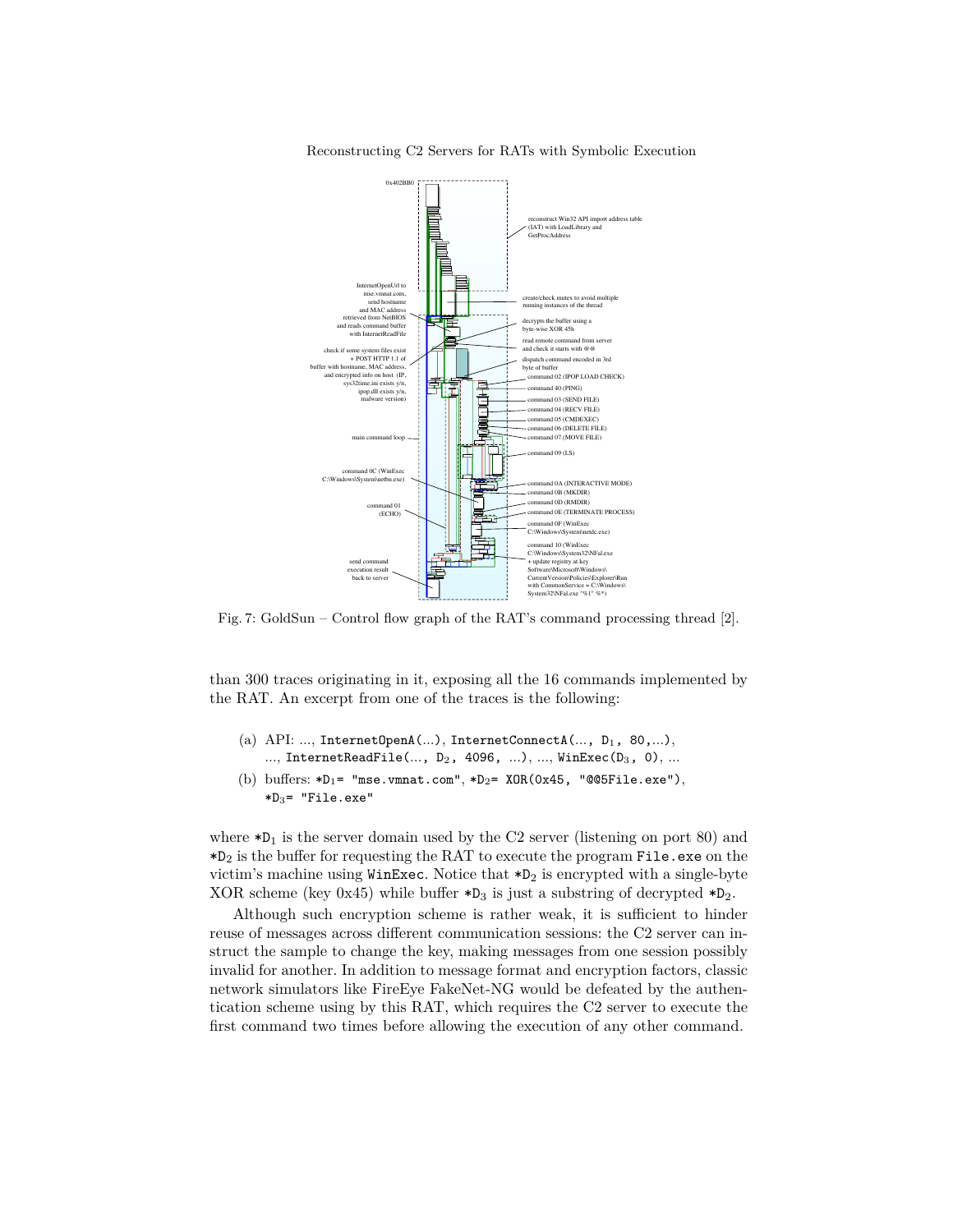**Trace analysis, speculation, and validation.** The APTA built after analyzing the recorded traces is depicted in Figure 8. As for NetWire, we merged paths for the same commands and discarded uninteresting traces, yielding a tree with 15 paths (as the first command appears twice in each path).

To build the speculative path, we added to the approach presented in Section 2.2 the requirement for the path to cover the command 0x10 after the last speculative edge. This choice results from the observation that this command makes the dispatcher loop terminate, thus acting as a shutdown action. This reasoning could be easily integrated into the approach by devising a heuristic for detecting traces that terminate the execution, e.g., by using exit-like APIs.

Interestingly, we experienced several edge invalidations when performing the speculation step. While our original speculative path had all the speculative edges reaching the deepest receive node in the APTA (node K in Figure 8), the final validated path shows several speculative edges reaching other receive nodes (i.e., ancestors of K). This resulted from multiple failures during the symbolic exploration. Nonetheless, no interesting edge was dropped during the validation phase, resulting in a single speculative path (reported in Figure 8) able to execute all the 16 commands implemented by GoldSun.

**C2 server generation.** The sample communicates with the C2 server using the HTTP protocol (see, e.g., the InternetConnectA API in the trace excerpt above). Our prototype can synthesize C2 server instances for this protocol in the form of Python Flask applications. For GoldSun, the C2 server is mainly implemented by handling request on the route /httpdocs/mm/ <victim\_id>/Cmwhite, where victim id is a unique identifier for the victim computed in the sample by concatenating the hostname and the MAC address of the victim's machine. When generating the server, our prototype reports that the analyst should set the host name and the MAC address in the analysis environment to same values used in the symbolic exploration to prevent path divergences in the execution.

## **4 Related Work**

Symbolic execution and protocol reverse engineering techniques constitute the backbone of our approach. We briefly review works targeting such research.

**Symbolic execution.** Symbolic execution is a program analysis technique pioneered in the '70s. The technique is used to explore multiple paths of a program by using symbolic instead of concrete inputs and it is widely used by the cybersecurity community [21, 22, 20, 19]. Due to space limitation, we refer the reader to the work by *Baldoni et al.* [3] for a complete treatment of the subject.

**Protocol reverse engineering.** In the last two decades, protocol reverse engineering has received large attention from the research community. A recent survey [13] divides works on this topic in two fields:

*Message format inference.* The goal is to classify the messages exchanged between client and server and, for each identified class, to deduce the fields which compose a message from the class and the relations (if any) among these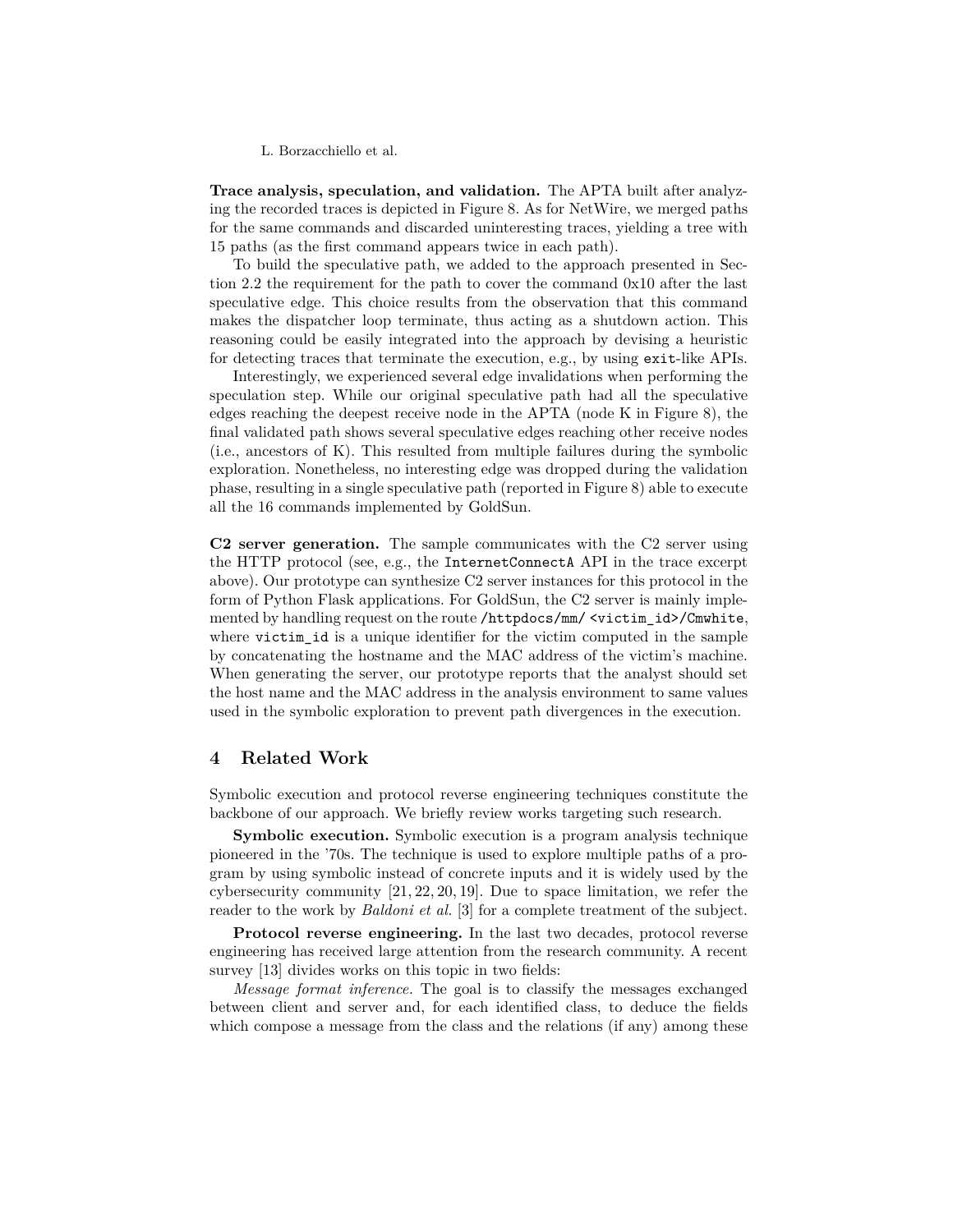

Fig. 8: GoldSun – APTA with speculative edges after completing the validation step.

fields. The ultimate goal is to reconstruct the grammar that defines the structure of messages. Automatic approaches can be further categorized based on the type of inference applied. Techniques based on *network inference* analyze the packets exchanged between client and server. For instance, [5] uses sequence alignment algorithms to find similarities among the exchanged messages and exploits this knowledge to identify recurring patterns and field boundaries. [12] assumes that fields delimiters are known and uses a set of heuristics to classify the messages and to identify hierarchical relations between fields. Techniques based on *application inference* monitor not only packets, but also the code. [15] leverages the idea that an application manipulates logically-related fields in code portions that are close to each other. [10] uses instead a combination of systemcall monitoring and taint analysis to deduce the field boundaries and possibly the semantics of the fields (e.g., if a field encodes a length).

*Protocol grammar inference*. The aim of such works is to reconstruct valid sequences of messages accepted by client and server. Message format inference is typically a prerequisite for this phase. *Active* inference approaches start from an inaccurate model and iteratively refine it by probing an application that implements the protocol; automaton learning algorithms are typically involved. For instance, [8] infers the protocol state machine of the MegaD C2 server by probing an active server using the  $L^*$  algorithm [1]. [9] performs active protocol grammar inference in combination with concolic execution. *Passive* approaches deduce instead the protocol grammar by examining network traces. [10] constructs an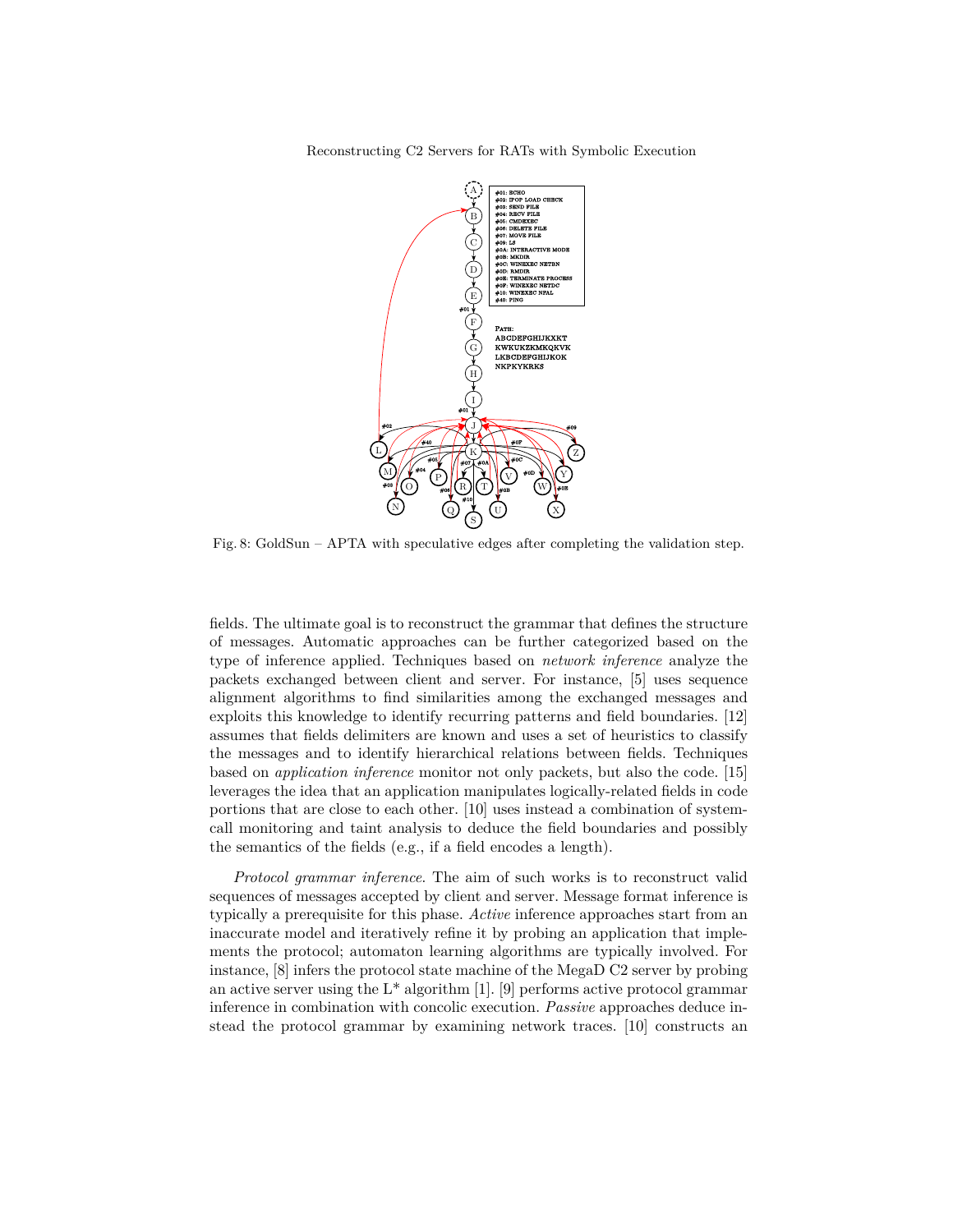automaton that models the protocol by processing sequences of captured messages that have been previously classified.

# **5 Conclusion**

In this paper we have proposed new ideas for synthesizing a server counterpart for a RAT malware when only the client is available for inspection. As directions for future work, we plan to extend our automata representation to account for concurrent communications, and explore the limits of our implementation when dealing with more complex protocols with respect to packet format and interactions with the OS other than network-related ones.

# **Acknowledgments**

This work is supported in part by a grant of the Italian Presidency of the Council of Ministers.

# **References**

- 1. Angluin, D.: Learning regular sets from queries and counterexamples. Inf. Comput. **75**(2), 87–106 (Nov 1987). https://doi.org/10.1016/0890-5401(87)90052-6
- 2. Baldoni, R., Coppa, E., D'Elia, D.C., Demetrescu, C.: Assisting Malware Analysis with Symbolic Execution: A Case Study. In: Cyber Security Cryptography and Machine Learning. pp. 171–188. CSCML '17, Springer International Publishing (2017). https://doi.org/10.1007/978-3-319-60080-2\_12
- 3. Baldoni, R., Coppa, E., D'Elia, D.C., Demetrescu, C., Finocchi, I.: A Survey of Symbolic Execution Techniques. ACM Computer Surveys **51**(3), 50:1–50:39 (5 2018). https://doi.org/10.1145/3182657
- 4. Banescu, S., Collberg, C., Ganesh, V., Newsham, Z., Pretschner, A.: Code obfuscation against symbolic execution attacks. In: Proc. of the 32Nd Annual Conference on Computer Security Applications. pp. 189–200. ACSAC '16 (2016). https://doi.org/10.1145/2991079.2991114
- 5. Beddoe, M.A.: Network protocol analysis using bioinformatics algorithms. Toorcon (2004)
- 6. Bugalho, M., Oliveira, A.L.: Inference of regular languages using state merging algorithms with search. Pattern Recogn. **38**(9), 1457–1467 (Sep 2005). https://doi.org/10.1016/j.patcog.2004.03.027
- 7. Chipounov, V., Kuznetsov, V., Candea, G.: The S2E platform: Design, implementation, and applications. ACM Trans. on Computer Systems (TOCS) **30**(1), 2:1–2:49 (2012). https://doi.org/10.1145/2110356.2110358
- 8. Cho, C.Y., Babi ć, D., Shin, E.C.R., Song, D.: Inference and analysis of formal models of botnet command and control protocols. In: Proceedings of the 17th ACM Conference on Computer and Communications Security. pp. 426–439. CCS '10, ACM (2010). https://doi.org/10.1145/1866307.1866355
- 9. Cho, C.Y., Babić, D., Poosankam, P., Chen, K.Z., Wu, E.X., Song, D.: Mace: Model-inference-assisted concolic exploration for protocol and vulnerability discovery. In: Proc. of the 20th USENIX Conference on Security. pp. 10–10 (2011)